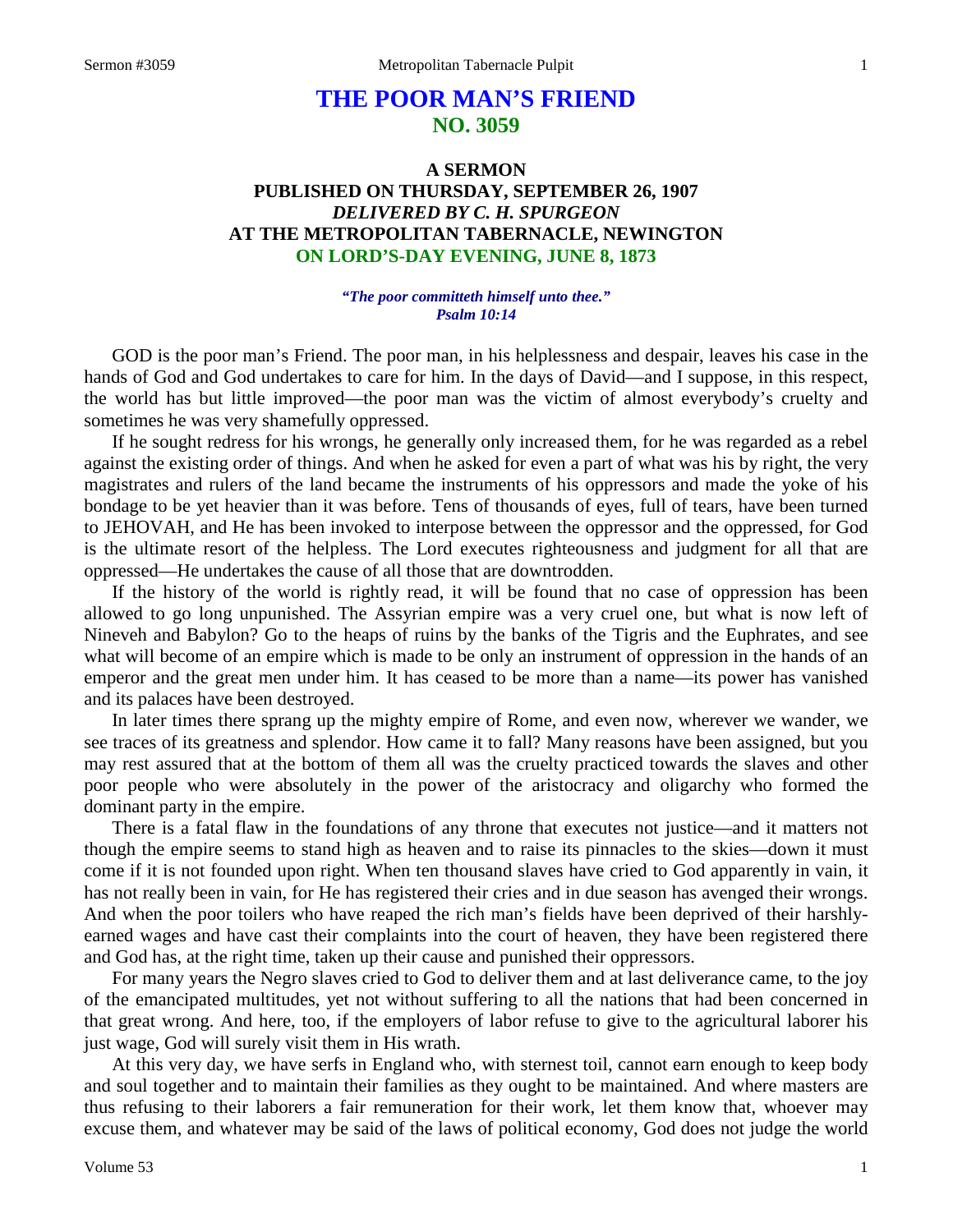by political economy. He judges the world by this rule, that men are bound to do that which is just and right to their fellow men—and it can never be right that a man should work like a slave, be housed worse than a horse, and have food scarcely fit for a dog.

But if the poor commit their case to God, He will undertake it, and I, as one of God's ministers, will never cease to speak on behalf of the rights of the poor. The whole question has two sides—the rights of the masters and the rights of the men. Let not the men do as some workmen do, ask more than they ought—yet, on the other hand, let not the masters domineer over their men, but remember that God is the Master of us all, and He will see that right is done to all. Let us all act rightly towards one another, or we shall feel the weight of His hand and the force of His anger.

Now, having thus given the literal meaning of my text, I am going to spiritualize it, which I should have no right to do if I had not first explained the primary reference of David's words, "The poor committeth himself unto thee."

**I.** THERE ARE SPIRITUALLY POOR MEN and these do what other poor men have done in temporal things—they commit their case into the hands of God.

Let me try to find out the spiritually poor. They are, first, *those who have no merits of their own.*  There are some people in the world who are, according to their own estimate, very rich in good works. They think that they began well and that they have gone on well—and they hope to continue to do well right to the end of their lives.

They do confess, sometimes, that they are miserable sinners, but that is merely because that expression is in the Prayer Book. They are half sorry it is there, but they suppose that it must have been meant for other people, not for themselves. So far as they know, they have kept all the commandments from their youth up. They have been just in their dealings with their fellow men and they do not feel that they are under any very serious obligations even to God Himself.

I have nothing to say to such people except to remind them that the Lord Jesus Christ said, "They that are whole have no need of the physician, but they that are sick: I came not to call the righteous, but sinners to repentance." Christ came to bring healing to those who are spiritually sick—you say that you are perfectly well, so you must go your own way and Christ will go in another direction—towards sinners.

Further, the poor people, of whom I am speaking, are not only totally without anything like merit, absolutely bankrupt of any goodness and devoid of anything of which they could boast, but they are also *without strength to perform any such good works in the future.* They are so poor, spiritually, that they cannot even pray as they would—and they do not even feel their poverty as they would like to feel it.

After having read this Bible, they wish they could re-read it with greater profit. And when they weep oven sin, they feel their sin in their very tears and need to weep in penitence over their tears. They are such poor people that they can do absolutely nothing without Christ, and so poor that, in them, that is, in their flesh, there dwells no good thing. They did once think that there might be something good in them, but they have searched their nature through most painfully and they have discovered that unless divine grace shall do everything for them, where God is they can never come.

Perhaps some of you say, "These must be very bad people." Well, they are no better that they should be, yet I may tell you another thing concerning them—they are no worse than many of those who think themselves a great deal better. They have this lowly opinion of themselves because the grace of God has taught them to think rightly and truthfully about themselves in relation to God. They are, in outward appearance, and as far as we can judge, quite as good as others and better than some.

In certain respects, they might be held up as examples to others. This is what we say of them, but they have not a good word to say of themselves. Rather, do they put their finger upon their lips and blush at the remembrance of what they feel themselves to be. Or if they must speak of themselves at all, they say, "All we like sheep have gone astray, we have turned every one to his own way."

**II.** That brings me to notice, secondly, WHAT THESE POOR PEOPLE DO.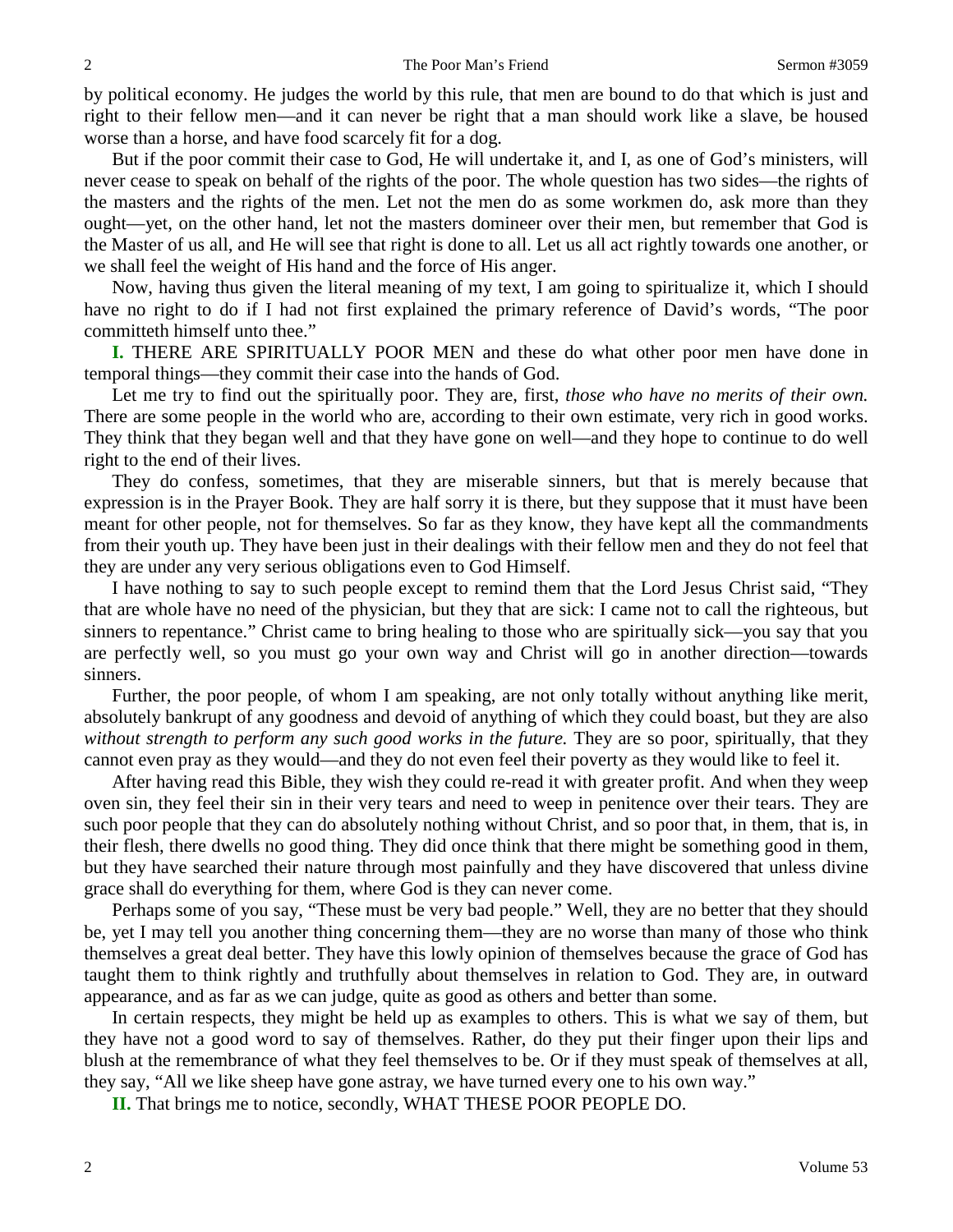They commit themselves unto God. This is a very blessed description of what true faith does. The poor in spirit feel that their case is so desperate that they cannot keep it in their own charge and therefore they commit it to God. I will try to show you how they do that.

First, *they commit their case to God as a debtor commits his case to a surety*. The man is so deeply in debt that he cannot pay his creditors even a farthing in the pound. But here is someone who can pay everything that the debtor owes and he says to him, "I will stand as security for you. I will be bondsman for you. I will give full satisfaction to all your creditors and discharge all your debts."

There is no person who is thus deeply in debt, who would not be glad to know of such a surety, both able and willing to stand in his stead, and to discharge all his responsibilities. If the surety said to this poor debtor, "Will you turn over all your liabilities to me? Will you sign this document, empowering me to take all your debts upon myself, and to be responsible for you? Will you let me be your bondsman and surety?"

"Ah!" the poor man would reply, "that I will, most gladly." That is just what spiritually poor men have done to the Lord Jesus Christ—committed their case, with all their debts and liabilities, into the hands of the Lord Jesus Christ—and He has undertaken all the responsibility for them.

I think I hear someone say, "But will Christ really stand in the sinner's place in such a way as that?" Oh, yes! for He did stand, in anticipation, in the sinner's place before the foundation of the world, and He actually stood there when He died upon the accursed tree, by His death He obtained a full discharge of the debts of all those whose Surety He had become. [See sermons #694, Sin Laid On Jesus and #925, Individual Sin Laid On Jesus]

Dear Soul, will you not commit all your affairs into His hands? Are you not willing to let Him stand as your Surety, to clear you of all your liabilities? "Willing?" say you. "Ah! that I am and not only willing, but right glad shall I be for Him to take my place and relieve me of the burden that is crushing me to the dust." Then it is done for you and so done that it can never be undone.

Suppose that one of you had taken all my debts upon you and that you were quite able and willing to pay them? I would not go home and fret about my debts. I should rejoice to think that you had taken them upon yourself and that therefore they would no longer be mine. If Christ has taken your sins upon Himself—and He has done so if you have truly trusted Him—your sins have ceased to be. They are blotted out forever. Christ nailed to His cross the record of everything that was against us, and now every poor sinner who is indebted to God's law and who trusts in Christ, may know that his debt is cancelled and that he is clear of all liability for it forever.

Next, we commit our case to Christ as a client does to a solicitor and advocate. [See sermon #515, The Sinner's Advocate] You know that when a man has a suit at law (I hope that none of you may ever have such a suit), if he has an advocate to plead his cause, he does not plead for himself. He will probably get into trouble if he does. It is said that when Erskine was pleading for a man who was being tried for murder, his client, being dissatisfied with the way in which his defense was being conducted, wrote on a slip of paper, "I'll be hanged if I don't plead for myself." Erskine wrote in reply, "You'll be hanged if you do!"

It is very much like that with us—if we attempt to plead for ourselves, we shall be sure to go wrong. We must have the Divine Advocate who alone can defend us against the suits of Satan and speak with authority on our behalf even before the bar of God. We must commit our case to Him, that He may plead for us—and then it will go rightly enough.

Remember also that any man who has committed his case to an advocate, must not interfere with it himself. If anybody from the other side should wait upon him and say, "I wish to speak to you about that suit," he must reply, "I cannot go into the matter with you. I must refer you to my solicitor." "But I want to reason about it. I want to ask you a few questions about the case." "No," says he, "I cannot listen to what you have to say—you must go to my solicitor."

How much trouble Christians would save themselves if, when they have committed their case into the hands of Jesus, they would leave it there and not attempt to deal with it on their own account! I say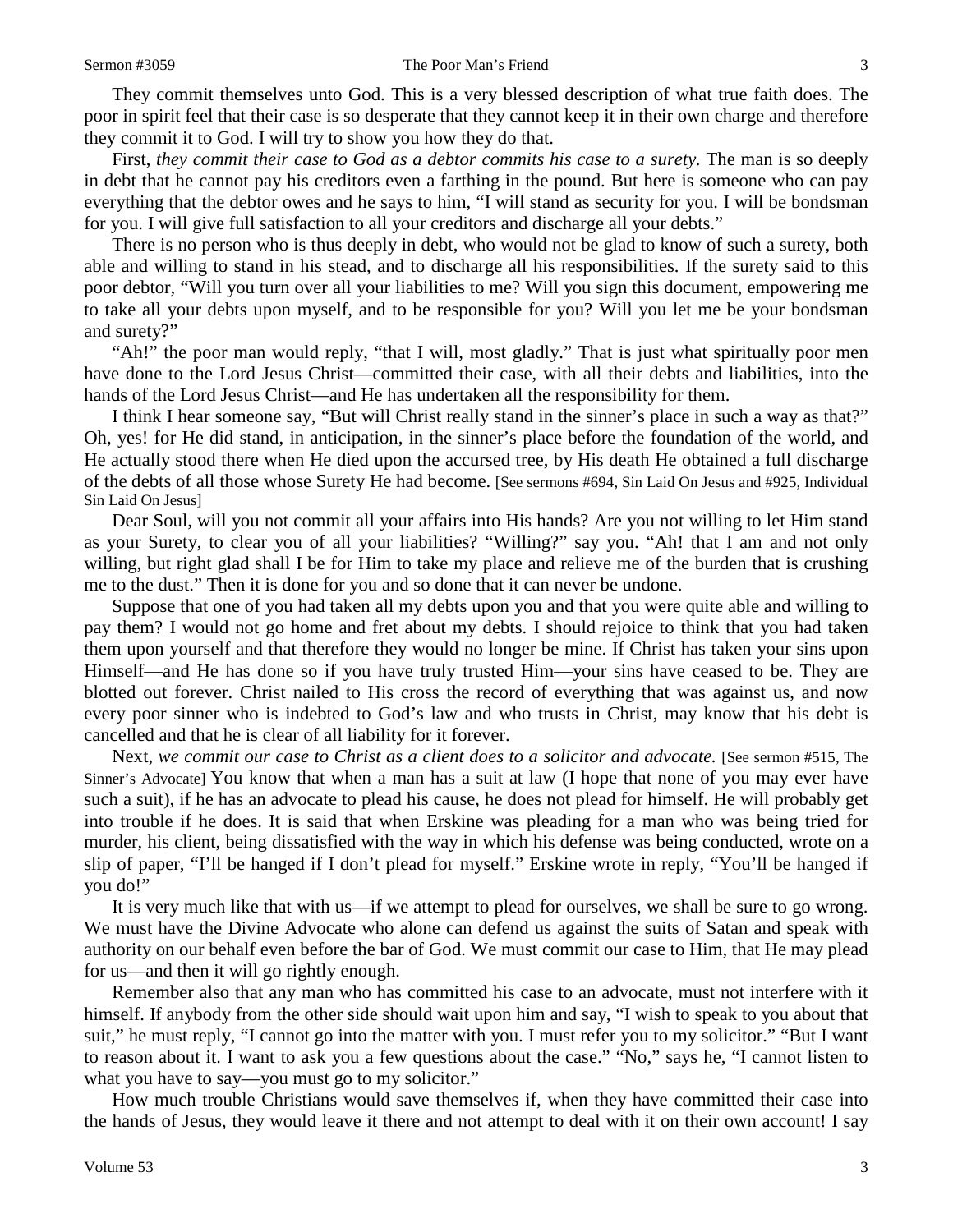to the devil, when he comes to tempt me to doubt and fear, "I have committed my soul to Jesus Christ and He will keep it in safety. You must bring your accusations to Him, not to me. I am His client and He is my Counselor. Why should I have such an Advocate as He is and then plead for myself?"

John does not say, "If any man sin, let him be his own advocate"—he says, "If any man sin, we have an advocate with the Father, Jesus Christ the righteous." Dear brothers and sisters, leave your case with Christ—He can handle it wisely—you cannot. Remember that if the devil and you get into an argument, he is much older than you are and far more clever than you are—and he knows a great many points of law that you do not know. You should always refer him to the Savior, who is older than he is and knows much more about law and everything else than he does—and who will answer him so effectually as to silence him forever.

So, poor tried and tempted soul, commit your case to the great Advocate and He will plead for you before the Court of King's Bench in heaven—and your suit will be sure to succeed through His advocacy.

Further, *sinners commit their case to Christ as a patient commits his case to the physician.* We, poor sin-sick sinners, put our case into the hands of Jesus that He may heal us of all our depravities, and evil tendencies, and infirmities. If anyone asks, "Will He undertake my case if I come to Him?" I answer— Yes, He came to be the Physician of souls, to heal all who trust Him. There never was a case in which He could not heal, for He has a wonderful remedy, a catholicon, a cure for all diseases. If you put your case into His hands, the Holy Spirit will shed abroad His love in your heart—and there is no spiritual disease that can withstand that wondrous remedy.

Are you predisposed to quickness of temper? He can cure that. Are you inclined to be indolent? Is there a sluggish spirit within you? He can cure that. Are you proud, or are your tendencies towards covetousness, worldliness, lust, or ambition? Christ can cure all these evils. When He was on this earth, He had all manner of patients brought to Him, yet He never was baffled by one case, and your case, whatever it may be, will be quite an easy one to Him if you only go and commit it into His hands.

This building seems to me like a great hospital [See sermon #2260, Christ's Hospital] full of sin-sick souls and I pray the Great Physician to come here and heal them all. Nay, I must correct myself for He is here, and as He walks through these aisles, and around these galleries, I beseech you to say to Him, "Good Master, I commit myself to You. I take You to be my Savior. O save me from my constitutional temperament, and my besetting sins, and everything else that is contrary to Your holy will!"

He will hear you, for He never yet refused to heed the cry of a poor sin-sick soul. Do not let Him go by you without praying to Him, "Son of David, have mercy on me!" Come, Lord, and lay Your hands upon each one of us and we shall be made perfectly whole!

As to the future, the spiritually poor commit themselves to Christ in the same way in which the pilgrims described in *The Pilgrim's Progress* commit themselves to the charge of Mr. Greatheart, that He might fight all their battles for them and conduct them safely to the Celestial City. In the old war times, when the captains of merchant vessels wanted to go to foreign countries, and they were afraid of being captured by the privateers of other nations, they generally went in company under the convoy of a man-of-war to protect them, and that is the way you and I must go to heaven.

Satan's privateers will try to capture us, but we commit ourselves to the protection of Jesus, the Lord High Admiral of all the seas, and we poor little vessels sail safely under His convoy. When any enemy seeks to attack us, we need not be afraid. He can blow them all out of the water if He pleased, but He will never suffer one of them to injure a solitary vessel that is entrusted to His charge.

Sinner, give yourself up to the charge of Jesus to be convoyed to heaven. And you over-anxious child of God, lay down all your anxieties at the feet of Jesus and rest in His infinite power and love, which will never let you be lost.

I might thus multiply figures and illustrations of how we commit ourselves to Christ. We do it very much in the way in which our blind friends, sitting under the pulpit, got here this evening—*they came by committing themselves to the care of guides.* Some of them can walk a good long way without a guide,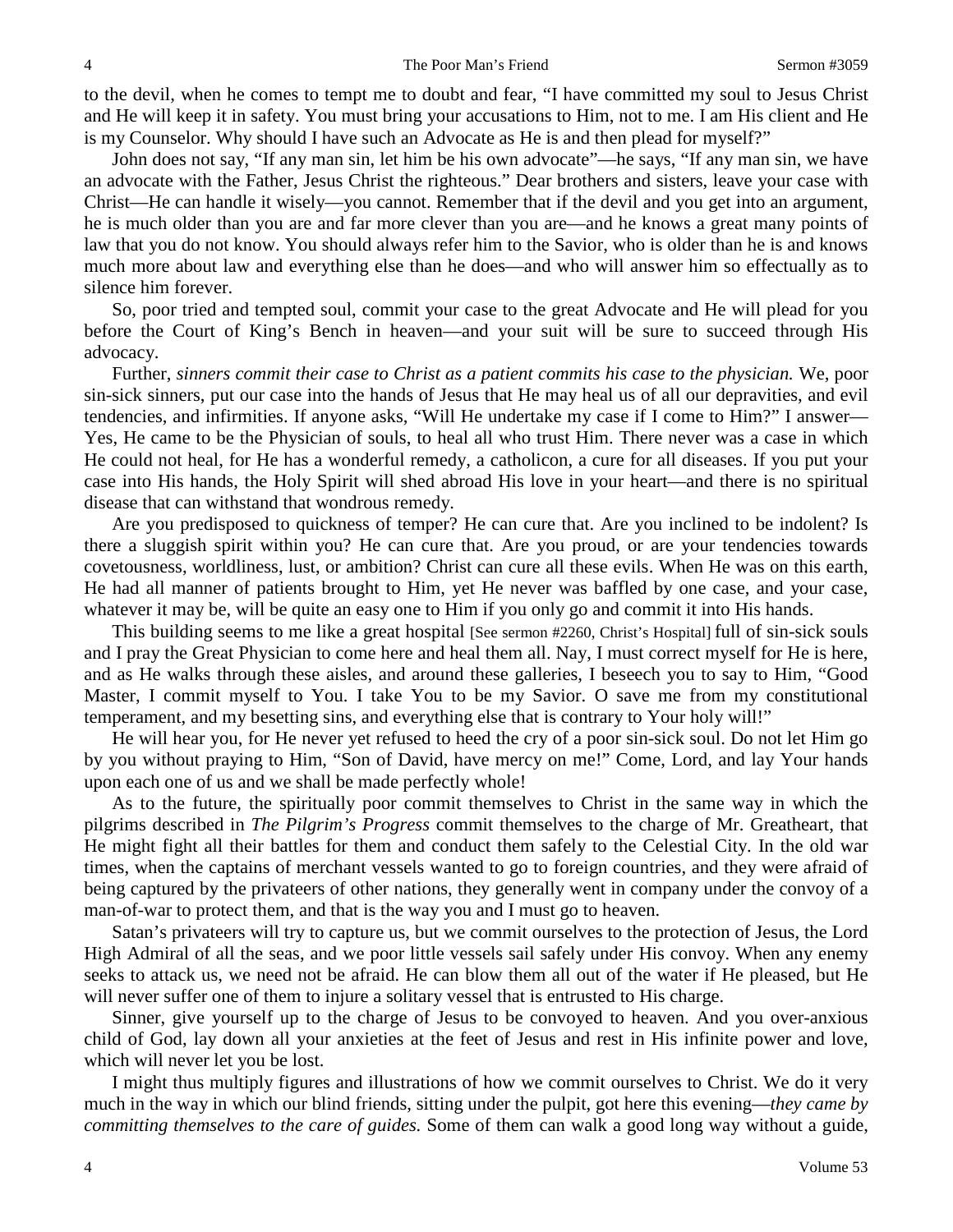but others could not have found their way here tonight without some friend upon whose arm they could lean.

That is the way to get to heaven, by leaning upon Jesus. Do not expect to see Him, but trust yourself to Him and lean hard upon Him. He loves to be trusted and faith has a wonderful charm for Him. I was once near the Mansion House and as I stood there, a poor blind man, who wished to cross over to the bank, said to me, "Please, sir, lead me across. I know you will, for I am blind." I was not sure that I could do so, for it is not an easy task to lead a blind man across that part where so many cabs and omnibuses are constantly passing, but I managed it as best I could.

I do not think I could have done it if the poor man had not said to me, "I know you will," for then I thought that I must. And if you come to Christ and say, "Lord Jesus, will You lead me to heaven?" and tell Him that you are sure that He will never let a poor blind soul miss its way, that you are sure you can trust Him, that He is such a kind-hearted Savior that He will never thrust away a guilty sinner who thus commits himself into His hands—and I am sure that He will be glad to save you and that He will rejoice over you as He leads you safely home to heaven.

If any of you can see with your natural eyes, and yet are spiritually blind, be glad that there is a blessed Guide to whom you can commit yourself and do commit yourself to Him. Christ leads the blind by a way that they know not and He will continue to lead them until He brings them to the land where they will open their eyes, and see with rapture and surprise the splendors of paradise, and rejoice that they are all their own forever.

Is not this work of the poor committing themselves to Christ a very easy task? It is a very easy thing for a debtor to commit his debts to his surety, for anyone to commit his case to his advocate, for a patient to trust himself to his physician, for a pilgrim to feel safe under a powerful convoy, and for a blind man to trust in his guide—all this is very simple and easy. It does not need much explanation—and faith in Jesus is just as simple and just as easy as that.

Why is it that we sometimes find that faith is difficult? It is because we are too proud to believe in Jesus. If we did but see ourselves as we really are, we should be willing enough to trust the Savior—but we do not like going to heaven like blind people who need a guide, or like debtors who cannot pay a farthing in the pound. We want to have a finger in the pie, we want to do something towards our own salvation, we want to have some of the praise and glory of it. God save us from this evil spirit!

While it is a very simple thing for the spiritually poor to commit themselves to Christ, let me also say that it is an act which greatly glorifies God. Christ is honored when any soul trusts in Him—it is a joy to His heart to be trusted. When the feeble cling to Him, He feels such joy as mothers feel when their little ones cling to them. Christ is glad when poor sin-sick souls come and trust Him. It was for this very purpose that He came into the world—to meet the needs of guilty sinners. So this plan, while it is easy for us, is glorifying to Him.

And I will add that it is a plan that never fails any who trust to it. There never was a single soul that committed its case to Christ and then found Him fail—and there never shall be such a soul so long as the earth endures. He that believes in Christ shall not be ashamed or confounded, world without end. "He that believeth on the Son hath everlasting life," and everlasting life can never be taken away from one who has received it.

I close by asking a question—If the spiritually poor commit themselves unto God, what comes of it? Why, it makes them very happy. But are they not sinful? Oh, yes, but they commit themselves to God's grace and His grace blots out all their sins forever. Are they not feeble? Oh, yes, but their feebleness leads them to commit themselves to His omnipotence—and His strength is made perfect in their weakness.

Are they not needy? Oh, yes, but then they bring their needs to Him and they receive out of His fullness, "grace for grace." But are they not often in danger? Oh, yes, in a thousand dangers. But they come and hide beneath the shadow of God's wings, and He covers them with His feathers and there they rest in perfect security. His truth becomes their shield and buckler so that they need not fear any foe.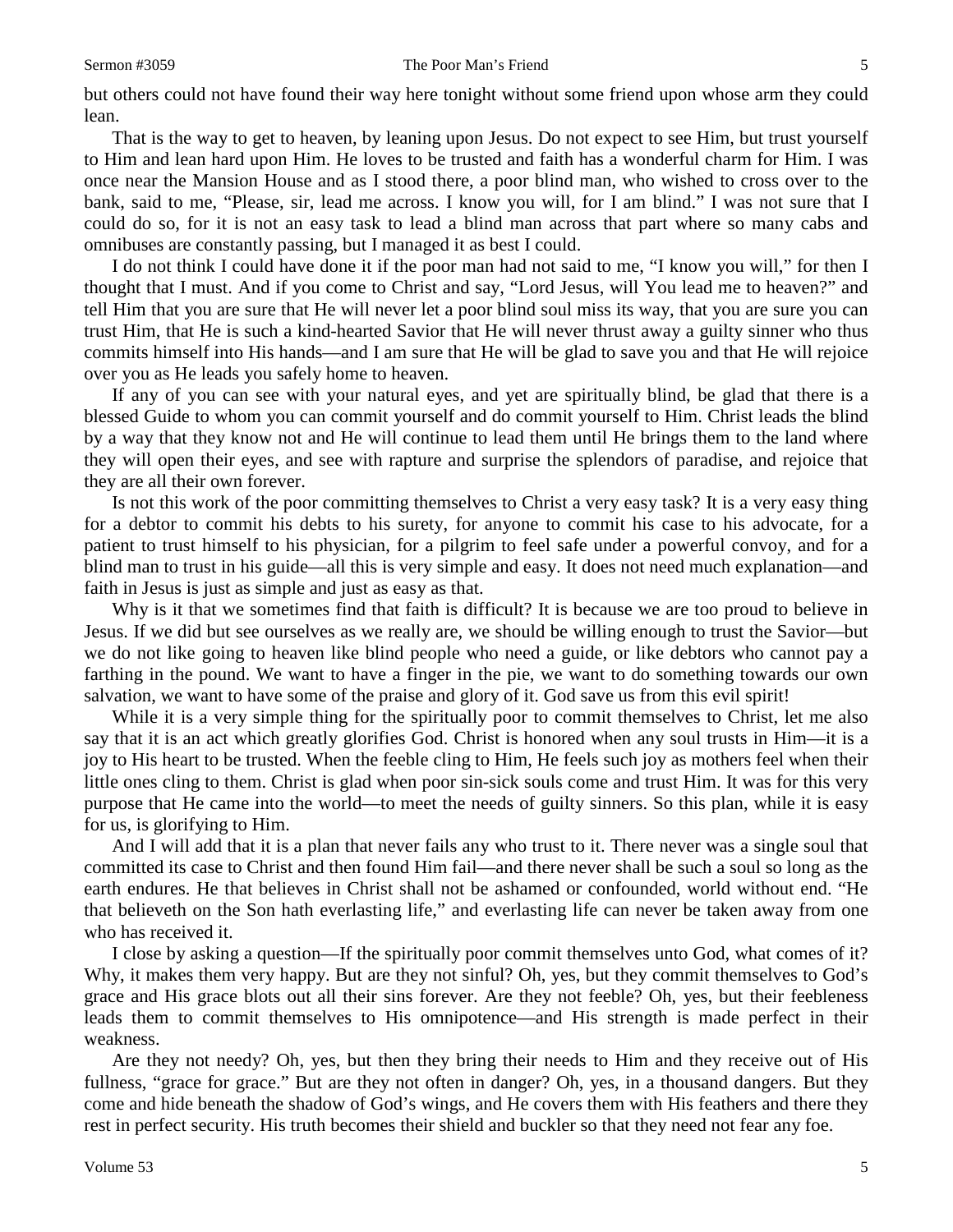But are they not apt to slip? Oh, yes, but they commit themselves to Him who gives His angels charge over them—to keep them in all their ways and to bear them up in their hands, lest they should dash their feet against a stone. But are they not very fickle and changeable? Oh, yes, but they commit themselves to Him who says, "I am JEHOVAH, I change not."

But are they not unworthy? Oh, yes, in themselves they are utterly unworthy. But they commit themselves to Him who is called The Lord their righteousness—and when they are clothed in His Righteousness, they are looked upon by God as being "without spot or wrinkle, or any such thing." But have they no sickness? Yes, but they commit themselves to JEHOVAH-Rophi, the Lord the Healer and He either heals their sickness or gives them the grace to endure it.

Are they not poor? Yes, many of them are extremely so. But they commit themselves to the faithful Promiser and so bread is given them and their water is sure. But don't they expect to die? Oh, yes, unless the Lord should first come, but they are not afraid to die. This is the point, above all others, in which the spiritually poor commit themselves unto God. They have learned that sweet prayer of David so well that it is often on their tongues, "Into thine hand I commit my spirit: thou hast redeemed me, O Lord God of truth." They committed their spirit into God's hands years ago and He has kept them until now—and they know that He will not fail them in their dying hour.

In conclusion, I pray every spiritually poor heart to commit itself to God. I like to do this every morning. Satan often comes and says, "You are no Christian. All your supposed Christian experience is false." Very well, suppose it has been false? Then I will start afresh—saint or no saint. I will begin over again by trusting Christ to be my Savior. When you, dear friend, wake tomorrow morning, let this be the first thing that you do—commit yourself to Jesus Christ for the whole of the day. Say, "My Lord, here is my heart, which I commit to You. While I am away from home, may my heart be full of the fragrance of Your blessed presence. And when I return at night, may I still find my heart in Your kind keeping!"

And every night, before we go to sleep, let us pray—

*"Should swift death this night o'ertake us, And our couch become our tomb; May the morn in heaven awake us, Clad in light and deathless bloom."*

Are you going to a foreign land? Then, renew the committal of your life to God. Are you going to change your state, and enter upon the joys and responsibilities of married life? Then commit yourself to God. Are you going to a new situation or opening a new business? Is any change coming over you? Then, make a new committal or a re-committal of your soul to the Lord Jesus—only take care that you do it heartily and thoroughly—and make no reserve.

I rejoice to feel that I have committed myself to Christ as the slave of old committed himself to his master. When the time came for him to be set free under the Jewish law, he said to his master, "No, I do not want to go. I love you, I love your children, I love your household, I love your service. I do not want to be free."

Then you know that the master was to take an awl and fasten him by the ear to the doorpost. I supposes this was done to see whether the man really wanted to remain with his master or not. Ah, beloved! some of us have had our ears bored long ago. We have given ourselves up to Christ and we have a mark upon us which we can never lose.

Were we not buried with Him by baptism unto death—a symbol that we are dead to the world and buried to the world for His dear sake? Well, in that same way, give yourself wholly up to Jesus. Commit yourself to Him. As that young bride commits all her life's joys and hopes to that dear bridegroom into whose face she looks so lovingly, so, O souls, commit yourselves to that dearest Bridegroom in earth or heaven—the Lord Jesus Christ.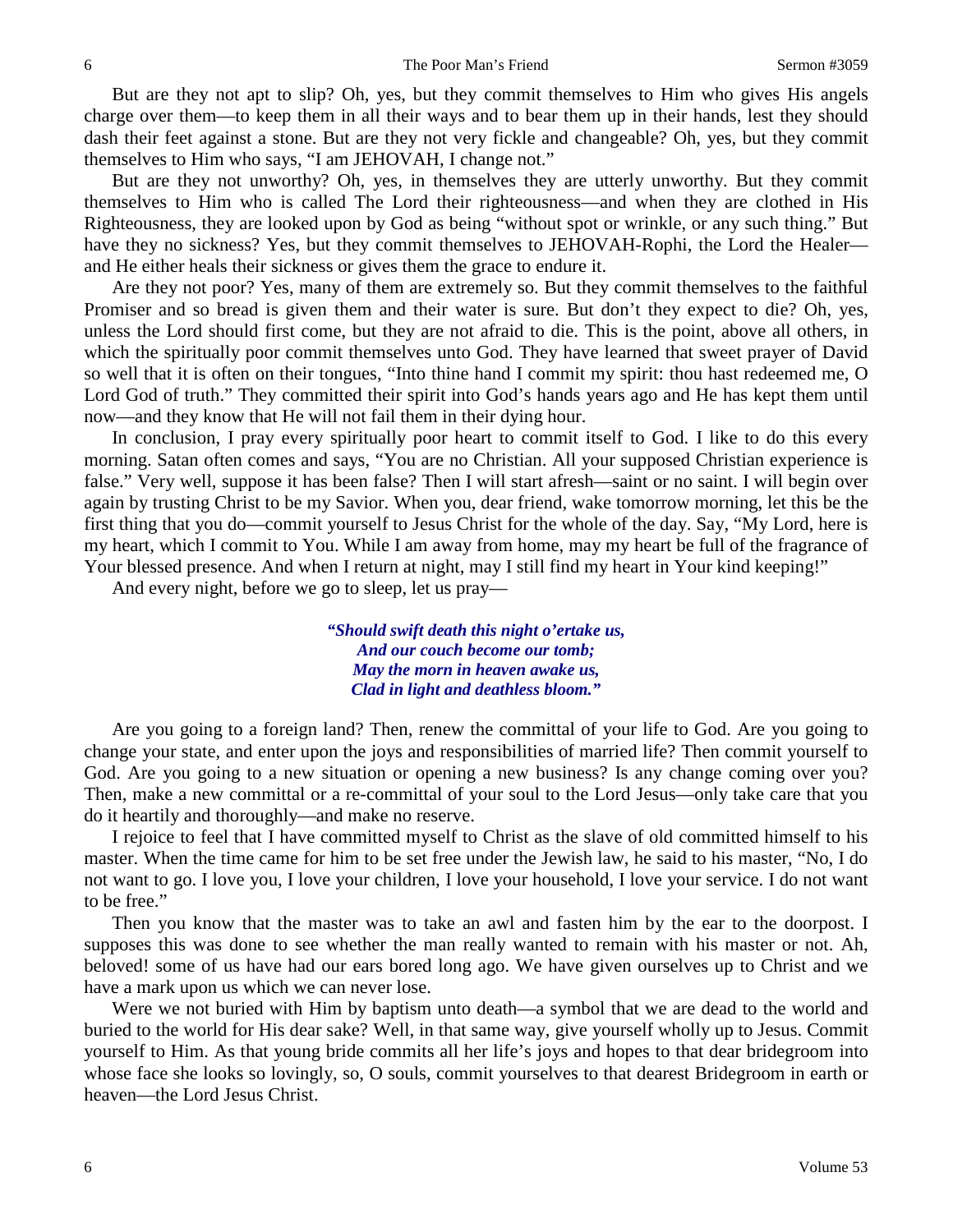Commit yourselves to Him, to love and to be loved—His to obey, His to serve, and His to be kept— His in life—and you need not add "till death us do part," but you may say, "till death shall wed us more completely and we shall sit together at the marriage banquet above, and be forever and forever one before the throne of God."

Thus the poor soul commits itself unto Christ, is married unto Christ, gets the portion which Christ possesses, becomes Christ's own, and then lives with Christ forever. Oh, that this might be the time in which many a man and many a woman would commit themselves to Christ! I do not merely mean you who are poor in pocket, but you who are poor in spirit—I am asking you to commit yourselves to Christ. Do not put it off, but may this be the very hour in which you shall be committed to Christ and He shall take possession of you to be His forever and forever! Amen and Amen.

## **EXPOSITION BY C. H. SPURGEON**

### *PSALM 31*

#### **Verse 1.** *In thee, O LORD, do I put my trust.*

This is a good beginning. This is the fulcrum which will give us the necessary leverage for lifting any weight of sorrow or trouble that may be burdening us—"In thee, O JEHOVAH, do I put my trust." Can each of us truthfully say that to begin with? If so, we may go on with David to the petitions that follow:

## **1.** *Let me never be ashamed: deliver me in thy righteousness.*

It would be to us the shame of shames if God, in whom we put our trust, could fail us. Then, indeed, might the scoffers say, "Where is now their God?" and what should we then be able to say of the righteousness of God? He has pledged Himself that He will never fail nor forsake any of His people. So, if He ever did fail them, what would become of His honor?

#### **2.** *Bow down thine ear to me;*

"Listen to me, O Lord! Stoop down out of thy glory to catch the faint accents of my sorrowing, almost expiring spirit."

### **2.** *Deliver me speedily:*

"My case is urgent, Lord, for I am in deep distress. Delay will be dangerous and may be even fatal— 'Deliver me speedily.'"

**2.** *Be thou my strong rock, for an house of defense to save me.*

David was so accustomed to hide in the rocks of En-gedi and similar fastnesses, that we do not wonder that he found such a comparison as this come naturally to his mind—"Be thou my strong rock, for an house of defense to save me."

## **3.** *For thou art my rock and my fortress;*

Why did David just now pray God to be to him what he here says that God is? Surely it was in order that he might know experientially what he already knew doctrinally—he wanted the truth, in which he already believed, to be proven in his own experience, so he prayed to the Lord, "Be thou my strong rock...for thou art my rock and my fortress;"

**3.** *Therefore for thy name's sake—*

"For Your glory's sake, for Your honor's sake,"

**3.** *Lead me, and guide me.*

"Lead me as a child needs to be led. Guide me, as a traveler in a foreign land needs to be guided. I need You to both lead and to guide me."

## **4.** *Pull me out of the net that they have laid privily for me: for thou art my strength.*

Sometimes the believer gets so entangled that he sees no way of escape. He is caught like a bird in the fowler's net and he is so surrounded by it that he cries to the Lord, "Pull me out of the net." He feels that he can only be delivered by the putting forth of God's power—and that is the reason why he adds,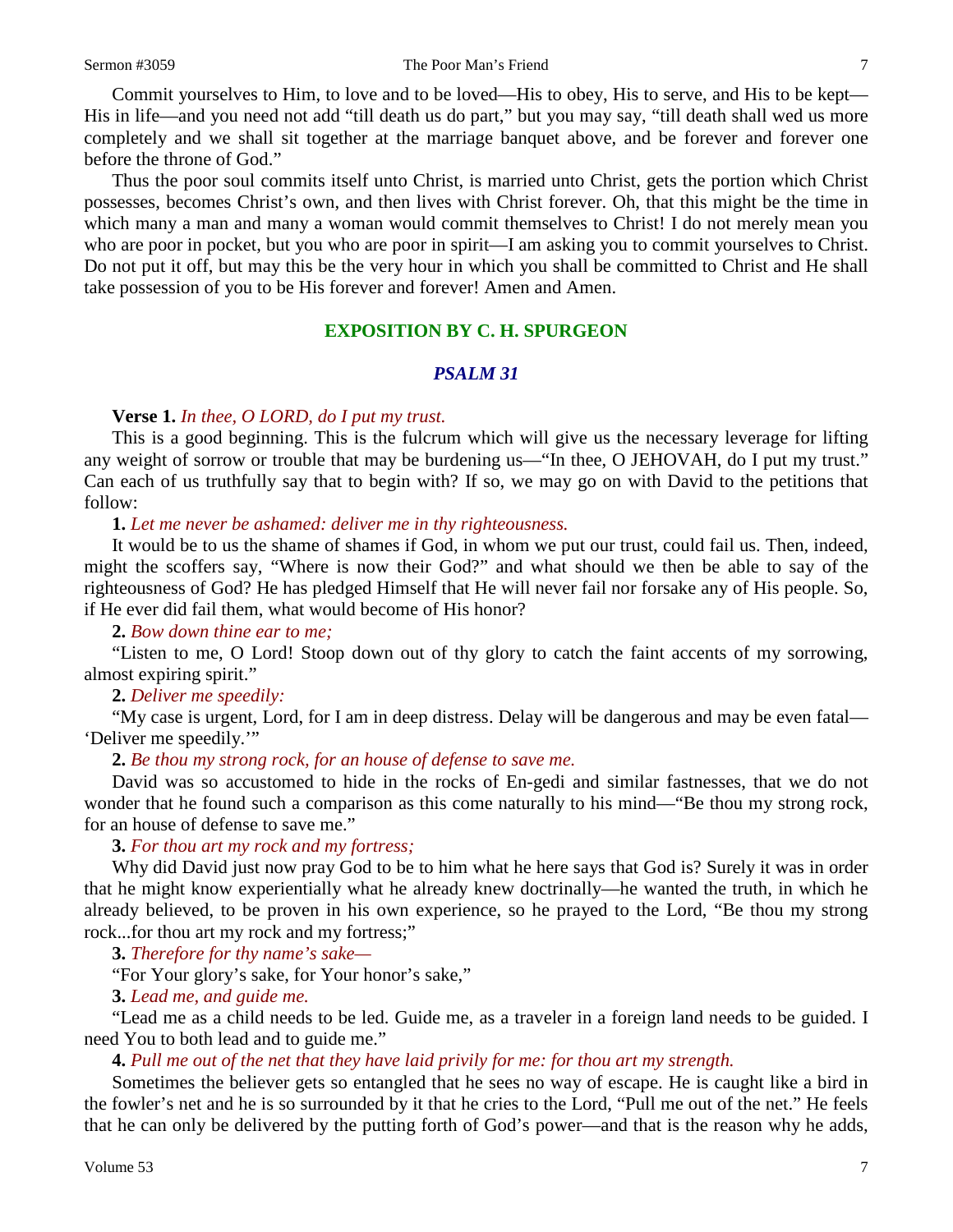"O Lord, use Your strength on my behalf. Give a desperate tug and pull me out of the net that they have laid privily for me; for You are my strength."

## **5.** *Into thine hands I commit my spirit:*

The dying words of Jesus may well be the living words of each one of His redeemed people. We ought continually to commit our spirit into our great Father's hands, for there is no other place that can be so safe and blessed as between the strong, almighty, never-failing hands of the eternal God.

## **5.** *Thou hast redeemed me, O LORD God of truth.*

Redemption is such a blessed ground for confidence in God. Even the ordinary redemptions, such as David had experienced when the Lord had redeemed him out of the hand of his enemies, and redeemed him out of troubles of many kinds, were great sources of consolation to David. But what shall we say of that rich, full, free redemption which Christ accomplished for His people upon Calvary's cross?

Think you that God will not keep those whom He has purchased with the blood of His own dear Son? Will He suffer those to perish who have cost Him so dearly? Oh, no! None shall pluck them from His hands. This is a sound argument that David uses—"Into thine hand I commit my spirit: thou hast redeemed me, O LORD God of truth."

**6.** *I have hated them that regard lying vanities:*

That is, those that trusted in their idol gods, which he calls by this contemptuous name, "lying vanities." David was not very respectful to false religions. He called them vanities and lies, and said, "I have hated them that regard them;"

**6-7.** *But I trust in the LORD. I will be glad and rejoice in thy mercy: for thou hast considered my trouble; thou hast known my soul in adversities;*

"Thou hast considered my trouble.' You have looked at it, weighed it, understood it." When a wise man gives his consideration to a thing, we respect his judgment, but what shall we say of the consideration of God? This is a wonderful expression—"Thou hast considered my trouble; thou hast known my soul in adversities."

"When I hardly knew myself and could not make out what I was or where I was, You have known all about me. And You have known me when I was in rags and tatters, when I was so down at the heel that nobody else would own me, You did not discard me—'Thou hast known my soul in adversities;'"

**8-10.** *And hast not shut me up into the hand of the enemy: thou hast set my feet in a large room. Have mercy upon me, O LORD, for I am in trouble: mine eye is consumed with grief, yea, my soul and my belly. For my life is spent with grief, and my years with sighing:* 

That is better than spending our years in sinning. Yet it is a painful experience when every breath seems to be drawn with a pang and the effort to live is itself a struggle, as it is in certain trying diseases.

**10-11.** *My strength fails because of mine iniquity, and my bones are consumed. I was a reproach among all mine enemies, but especially among my neighbours,*

They were the nearest to him and therefore could smite him the most keenly.

**11.** *And a fear to my acquaintance:*

They did not like to own him even as an acquaintance. They were afraid of him. Yet what a light this verse throws upon David's previous declaration, "Thou hast known my soul in adversities"!

**11.** *They that did see me without fled from me.*

They did not want to compromise themselves by seeming to be friends of David when he was despised and in disgrace. Yet he could say to the Lord, "Thou hast known my soul in adversities." Though all men might forsake him, the Lord would not.

**12.** *I am forgotten as a dead man out of mind:*

The very man in whose honor, in the former times, the women out of all the cities of Israel sang, "Saul has slain his thousands, and David his ten thousands," now had sorrowfully to say, 'I am forgotten as a dead man out of mind."

**12.** *I am like a broken vessel.*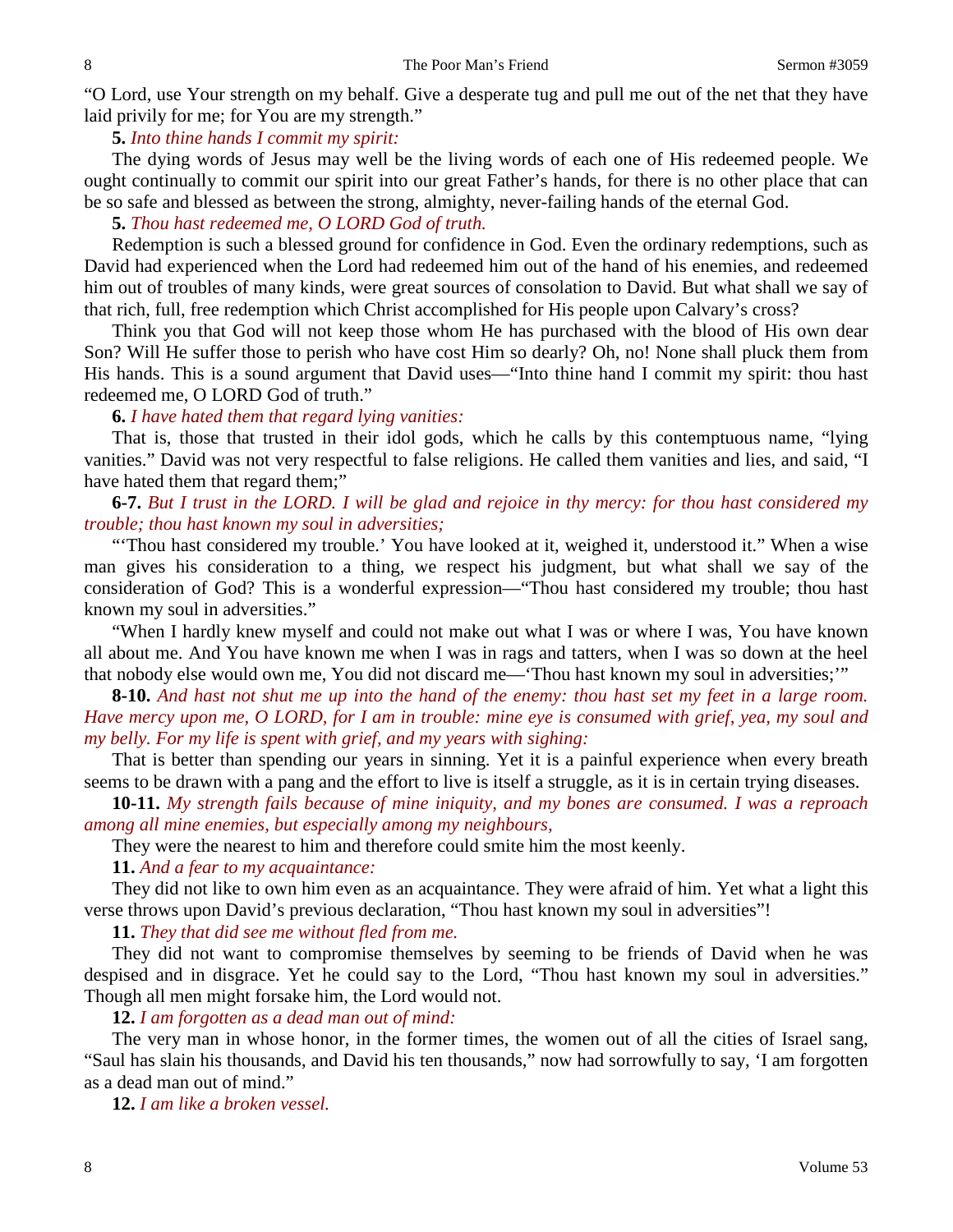"Men think me of no more value than a piece of broken crockery that is flung away on the dunghill as utterly useless."

**13.** *For I have heard the slander of many: fear was on every side:*

The very best of men have had to smart under the wounds caused by that cruel, accursed thing slander. No quality of purity, no degree of piety, can screen a man from the tongue of slander. In fact, as the birds peck most at the ripest fruit, it is often the best of men who are most slandered.

**13-14.** *While they took counsel together against me, they devised to take away my life. But I trusted in thee, O LORD: I said, Thou art my God.*

That is a grand utterance of the psalmist. Now he is coming back to the point where he began—the Psalm is now in harmony with its keynote.

**15.** *My times are in thy hand:*

My times are not in the hands of my enemies—they cannot hurt me without God's permission.

**15-16.** *Deliver me from the hand of mine enemies, and from them that persecute me. Make thy face to shine upon thy servant:*

Oh, for the shining of God's face! How blessed and glorious they are! It is heaven on earth to dwell within the circle of that light—but if we get out of the range of those rays, what joy can we have?

**16.** *Save me for thy mercies' sake.*

That is a prayer for a sinner and a prayer for a saint—a prayer for every day of the year. "Save me for thy mercies' sake."

**17-19.** *Let me not be ashamed, O LORD; for I have called upon thee: let the wicked be ashamed, and let them be silent in the grave. Let the lying lips be put to silence; which speak grievous things proudly and contemptuously against the righteous. Oh how great is thy goodness, which thou hast laid up for them that fear thee;*

Then, be of good courage, you tried ones. Think of all the good things that are laid up in store for you—the treasures that are put away for the present. Nor is this all—"How great is thy goodness,"

**19.** *Which thou hast wrought for them that trust in thee before the sons of men!*

So there is goodness in the present as well as goodness in the future—goodness wrought out as well as goodness stored up.

**20.** *Thou shalt hide them in the secret of thy presence from the pride of man: thou shalt keep them secretly in a pavilion from the strife of tongues.*

There is nothing much worse than the strife of tongues. A pack of wolves would not be half as bad as a pack of tongues let loose upon a man. Wolves do but tear the flesh, but tongues devour a man's character and eat up his very life. Oh, how blessed it is to be kept secretly in God's royal pavilion from the strife of tongues!

**21.** *Blessed be the LORD: for he hath shewed me his marvellous kindness in a strong city.*

He has kept me in safety, and preserved me from every foe, blessed be His holy name!

**22-23.** *For I said in my haste, I am cut off from before thine eyes: nevertheless thou heardest the voice of my supplications when I cried unto thee. O love the LORD, all ye his saints:*

It seems as if David felt that he could not love the Lord sufficiently by himself, so he calls upon all the saints to bring their hearts full of love and yield their treasure unto God.

**23.** *For the LORD preserveth the faithful, and plentifully rewardeth the proud doer.*

He gives him a sharp blow with the back of His hand, but He gives to the righteous a full-handed mercy.

**24.** *Be of good courage, and he shall strengthen your heart, all ye that hope in the LORD.*

Your heart is faint, but the Lord will put strength where there now is weakness. Therefore "be of good courage." Cowardice weakens, fear saps a man's strength—so "be of good courage," for your strength shall be equal to your day, and you shall yet win the victory, "all ye that hope in the LORD."